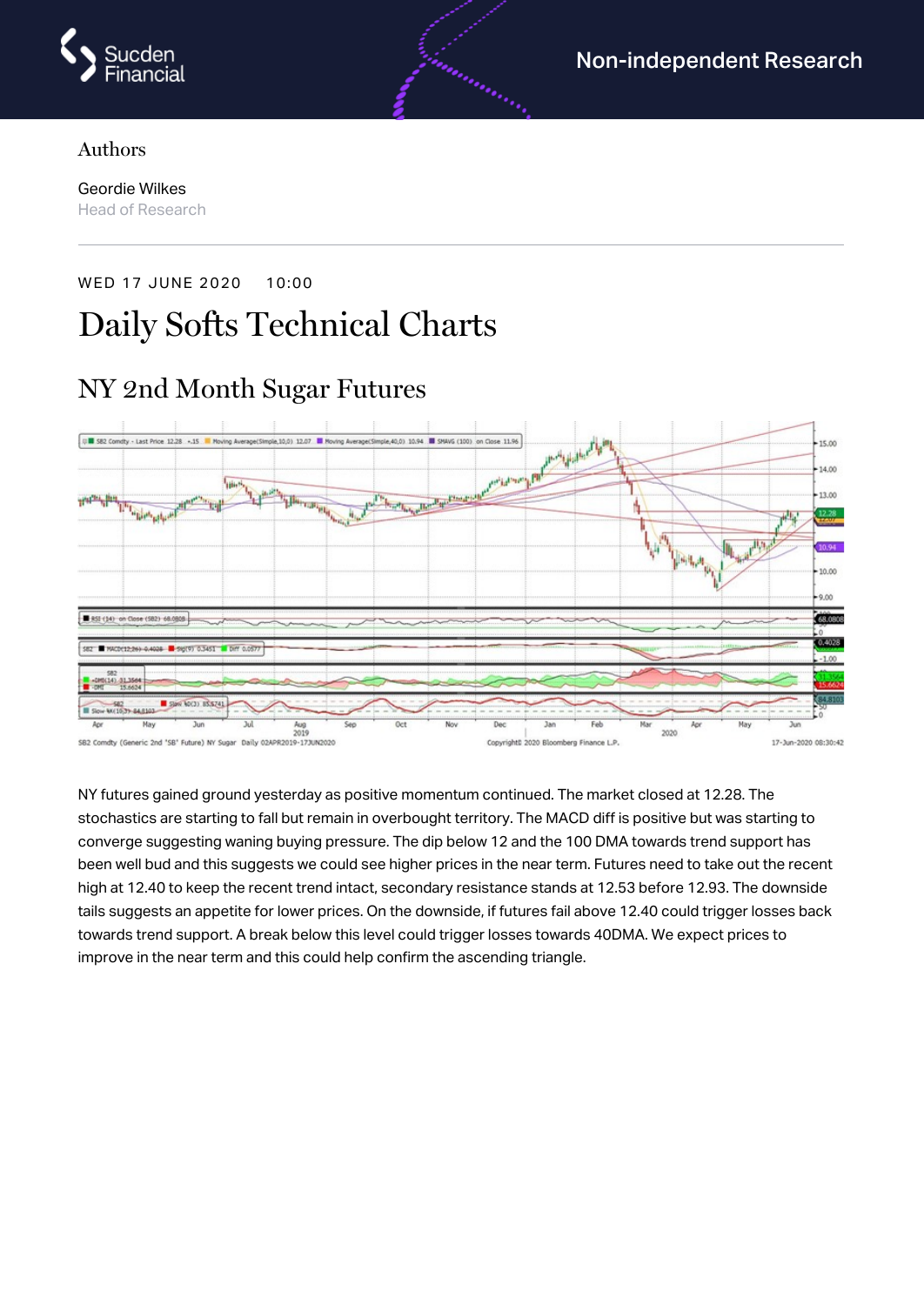### Ldn 2nd Month Sugar Futures



Ldn futures edged higher yesterday but prices failed to hold onto the intraday high at 376.40 and closed at 372.60. The stochastics are starting to weaken but remain in overbought territory. The MACD diff is positive but has converged on the downside suggesting waning buying pressure, the gravestone doji yesterday has formed a triple top and this could set the scene for lower prices through 23.6% fib level towards trend support. A break of trend support would improve the outlook on the downside. On the upside, if prices hold above the 23.6% fib level today this could trigger gains through 380 and then secondary support at 386.80. The recent trend has been on the upside and dips have been bought suggesting a continuation of the recent trend but the gravestone doji and weakening indicators suggest another test of support.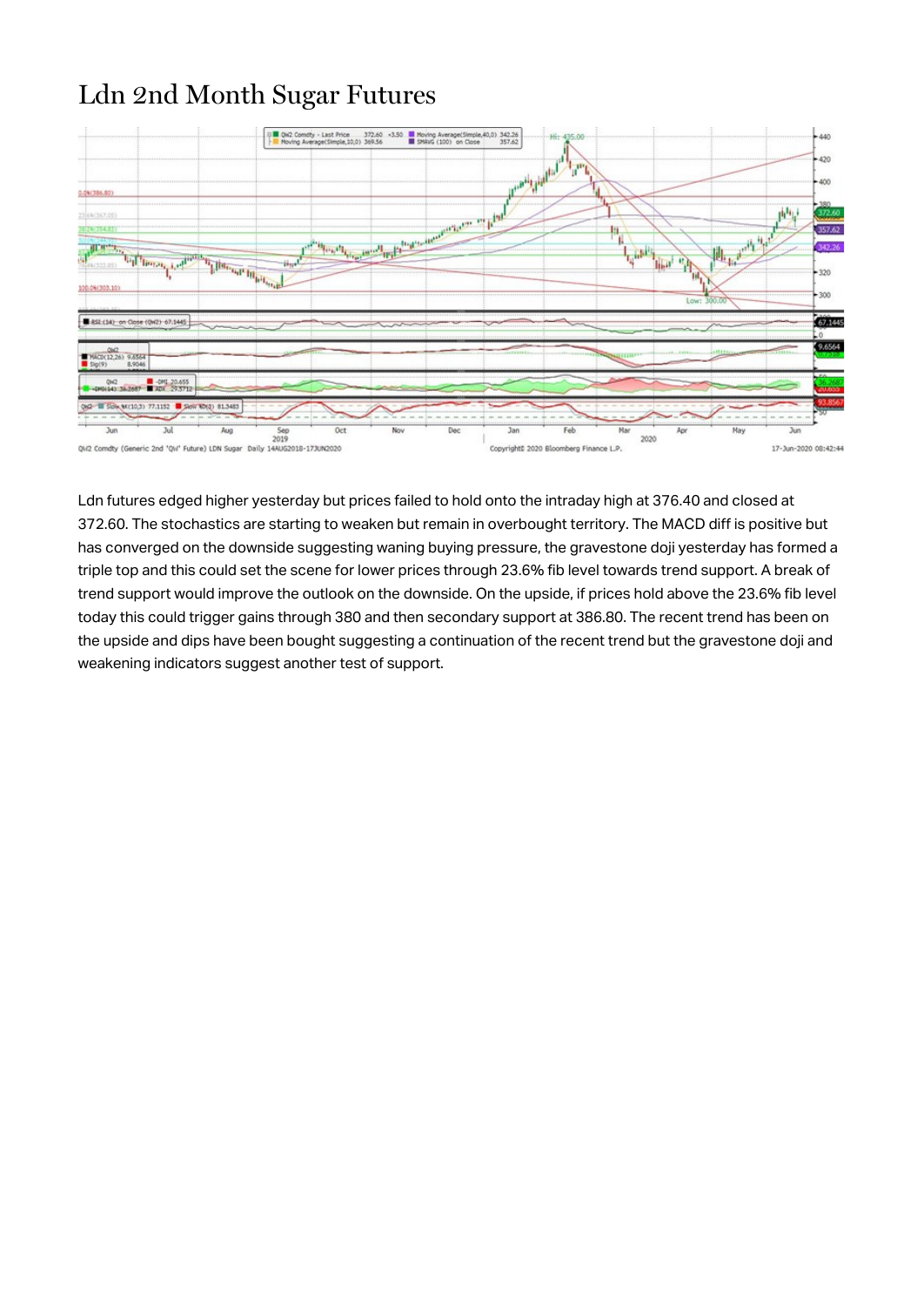### NY 2nd Month Futures Coffee Futures



NY futures softened yesterday as intraday trading saw futures test appetite below 95, there was mild support for prices below this level and the market closed at 95.60. The stochastics are in oversold, the MACD diff lacks conviction but is negative. The RSI is falling towards oversold and selling pressure remains strong, we expect futures to soften in the near term. A break below 95 would bring into play 93 and 90 in the medium term. This would confirm the descending triangle which has been formed in recent months. Conversely, appetite for prices below support could set the scene for higher prices towards trend resistance. Secondary resistance stands at the 40 DMA at 104.76 which is closing in fast, we expect this to provide resistance in the near term. The recent trend is firmly on the downside with rallies sold, this could trigger losses through 95.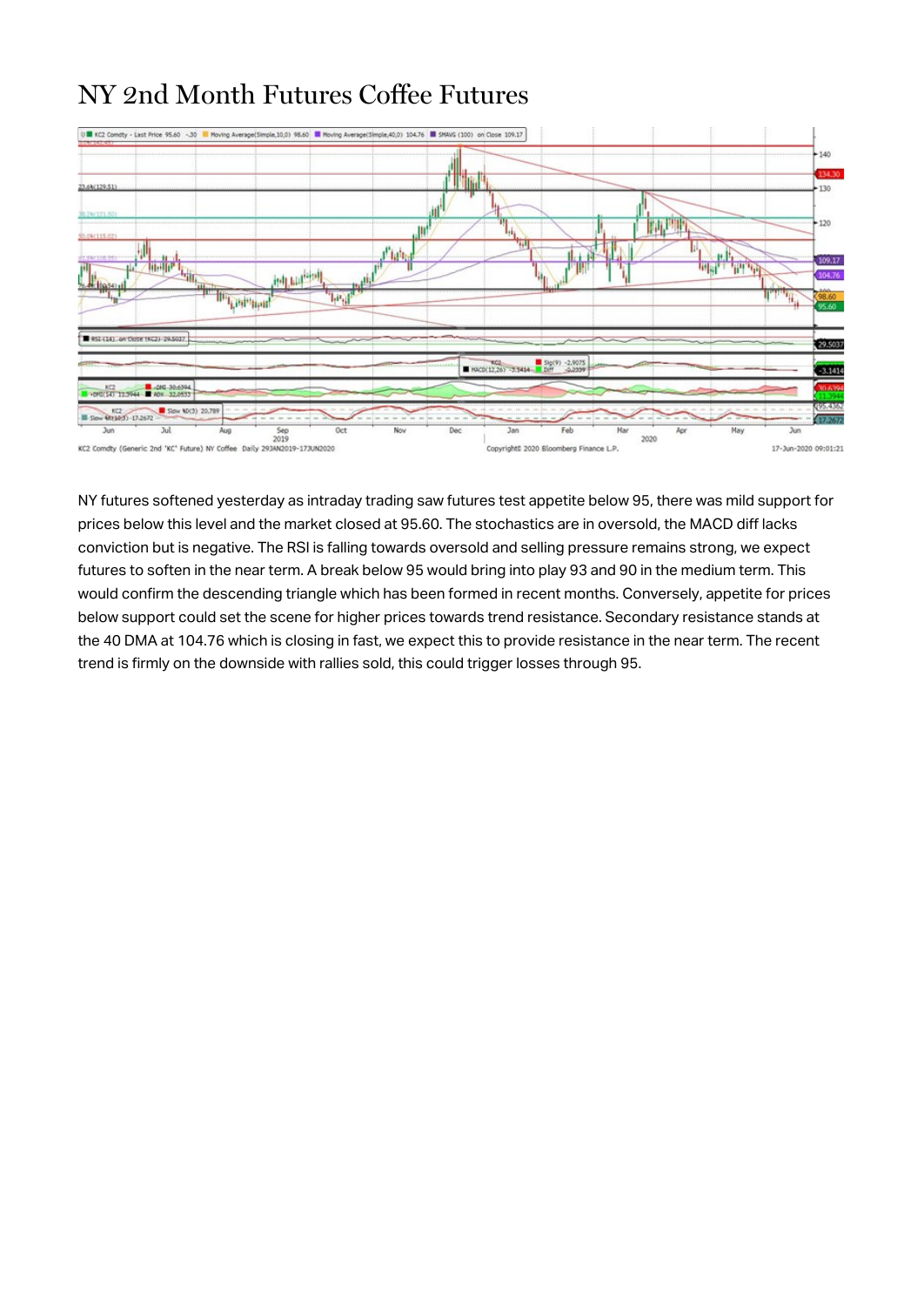# Ldn 2nd Month Coffee Futures



Ldn futures sold off yesterday as selling pressure prompted a test of support at 1173. The market closed at 1177. The stochastics are falling towards oversold and the MACD diff is negative and diverging. Yesterday's full candle and the weak indicators suggest we could see prices continue to edge lower in the near term. Secondary support stands at 1150 and this level has held firm in recent weeks. Conversely, support around 1173 could set the scene for higher prices back to 1197. If previous trend support holds firm as resistance, this would reaffirm the prospect of lower prices. Alternatively, futures need to regain a footing above 1209.42 in the medium term in order to regain upside conviction.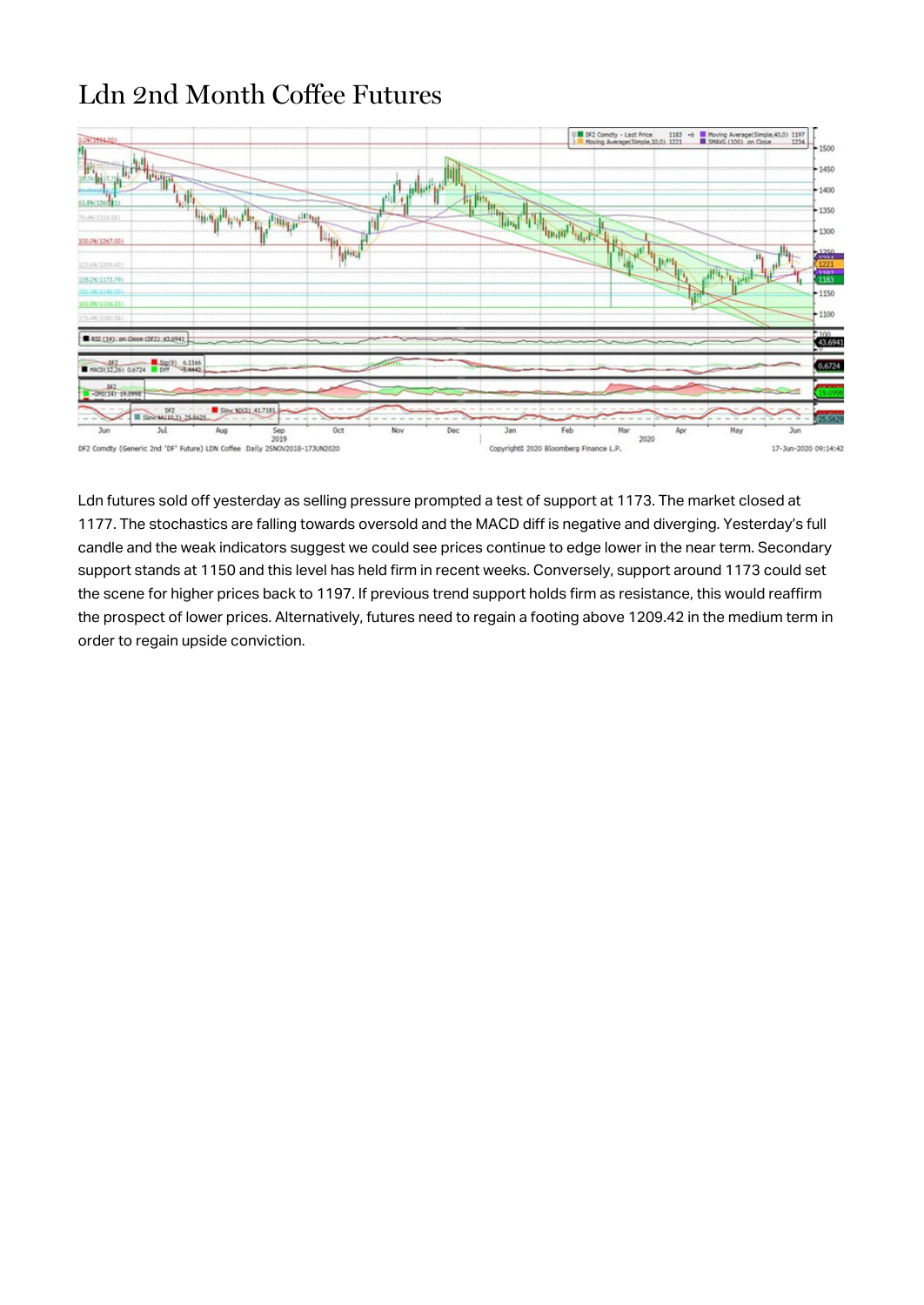### NY 2nd Month Cocoa Futures



NY cocoa futures failed into previous trend resistance yesterday prompting a close on the back foot at 2269. On the stochastics are falling towards oversold, and the MACD diff is negative but lacks conviction. The ADX and DMI are suggesting a strengthening trend on the downside. The rejection of higher prices above the 2300 and previous trend resistance could trigger losses back towards 2226 and 2200. On the upside, prices need to gain a footing above 2300 and then target the 40 DMA at 2371. Failure to break the 40 DMA would suggest momentum remains on the downside in the near term. We expect futures to close on remain on the back foot in the near term.